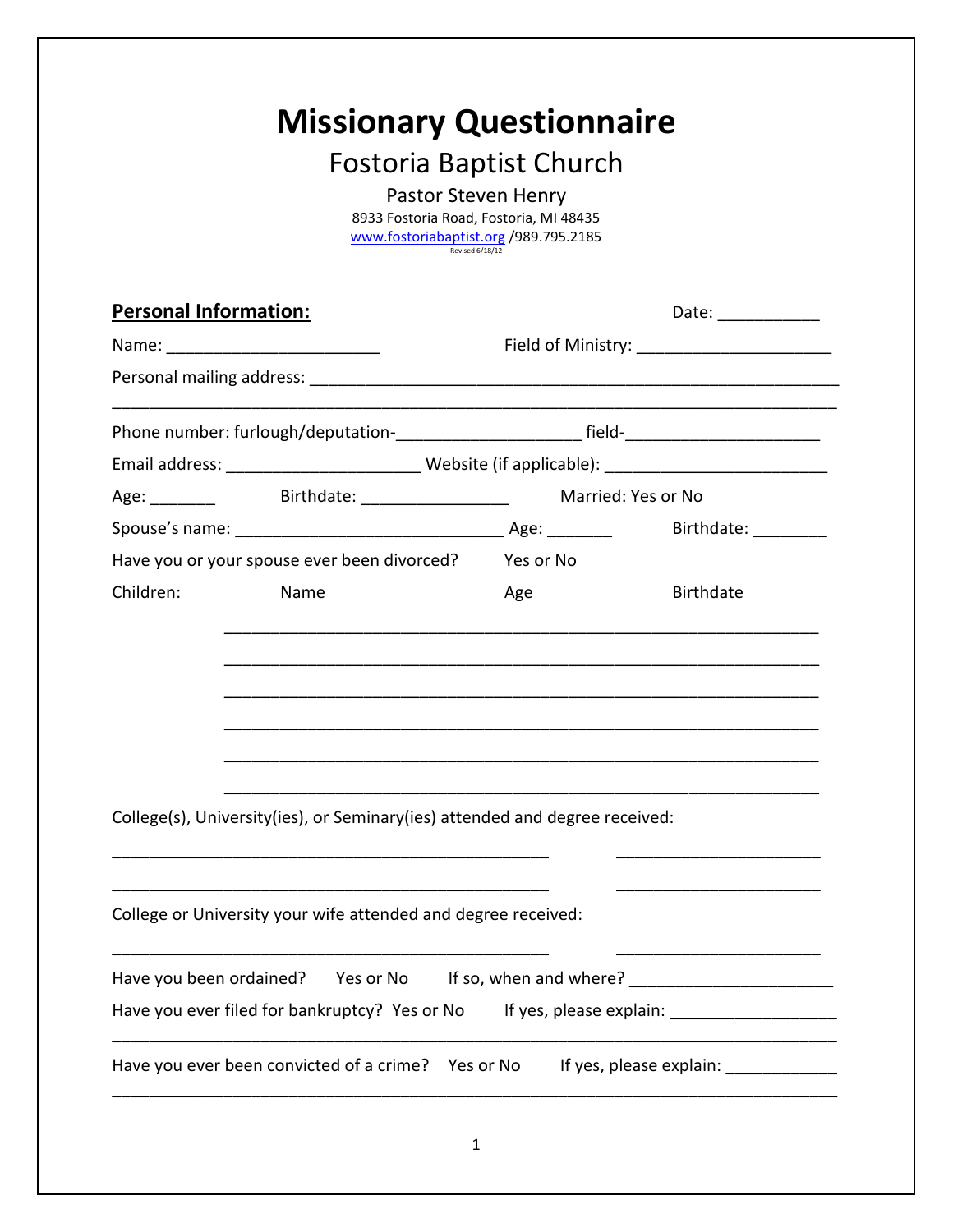Do you practice separation from worldly and so-called questionable activities and amusements such as smoking, drinking of alcoholic beverages, attending movie theaters, etc.? \_\_\_\_\_\_\_\_\_\_\_

\_\_\_\_\_\_\_\_\_\_\_\_\_\_\_\_\_\_\_\_\_\_\_\_\_\_\_\_\_\_\_\_\_\_\_\_\_\_\_\_\_\_\_\_\_\_\_\_\_\_\_\_\_\_\_\_\_\_\_\_\_\_\_\_\_\_\_\_\_\_\_\_\_\_\_\_\_\_ \_\_\_\_\_\_\_\_\_\_\_\_\_\_\_\_\_\_\_\_\_\_\_\_\_\_\_\_\_\_\_\_\_\_\_\_\_\_\_\_\_\_\_\_\_\_\_\_\_\_\_\_\_\_\_\_\_\_\_\_\_\_\_\_\_\_\_\_\_\_\_\_\_\_\_\_\_\_

\_\_\_\_\_\_\_\_\_\_\_\_\_\_\_\_\_\_\_\_\_\_\_\_\_\_\_\_\_\_\_\_\_\_\_\_\_\_\_\_\_\_\_\_\_\_\_\_\_\_\_\_\_\_\_\_\_\_\_\_\_\_\_\_\_\_\_\_\_\_\_\_\_\_\_\_\_\_ \_\_\_\_\_\_\_\_\_\_\_\_\_\_\_\_\_\_\_\_\_\_\_\_\_\_\_\_\_\_\_\_\_\_\_\_\_\_\_\_\_\_\_\_\_\_\_\_\_\_\_\_\_\_\_\_\_\_\_\_\_\_\_\_\_\_\_\_\_\_\_\_\_\_\_\_\_\_

\_\_\_\_\_\_\_\_\_\_\_\_\_\_\_\_\_\_\_\_\_\_\_\_\_\_\_\_\_\_\_\_\_\_\_\_\_\_\_\_\_\_\_\_\_\_\_\_\_\_\_\_\_\_\_\_\_\_\_\_\_\_\_\_\_\_\_\_\_\_\_\_\_\_\_\_\_\_

Who are some of your favorite authors? \_\_\_\_\_\_\_\_\_\_\_\_\_\_\_\_\_\_\_\_\_\_\_\_\_\_\_\_\_\_\_\_\_\_\_\_\_\_\_\_\_\_\_\_\_

Briefly give your salvation testimony: \_\_\_\_\_\_\_\_\_\_\_\_\_\_\_\_\_\_\_\_\_\_\_\_\_\_\_\_\_\_\_\_\_\_\_\_\_\_\_\_\_\_\_\_\_\_\_

Briefly detail your call to missions: **Example 20** and the mass of the state of the state of the state of the state of the state of the state of the state of the state of the state of the state of the state of the state of

## **Church and Mission Board Information:**

| Sending church: ___________________________                                 |                                                                                                   |  |
|-----------------------------------------------------------------------------|---------------------------------------------------------------------------------------------------|--|
|                                                                             |                                                                                                   |  |
| Address: ___________________________                                        | Field director: ______________________________                                                    |  |
|                                                                             |                                                                                                   |  |
| Phone #: _________________________                                          |                                                                                                   |  |
|                                                                             |                                                                                                   |  |
| For how many years has this man been your pastor? ___________               |                                                                                                   |  |
|                                                                             | Please describe your relationship with your pastor: _____________________________                 |  |
| Is your home church also your sending church?                               | Yes or No                                                                                         |  |
| Does your home church support you financially? Yes or No                    |                                                                                                   |  |
| How many years have you served on the field? (If applicable) ______________ |                                                                                                   |  |
| How long have you been on deputation/furlough? _________________            |                                                                                                   |  |
| When do you plan to go/return to the field? ________________________        |                                                                                                   |  |
|                                                                             | Please list the last two ministry positions you held, how long you were there, and the reason for |  |
| What is the amount of monthly support you need to raise?                    |                                                                                                   |  |
|                                                                             | What percentage of this monthly support are you presently receiving? __________________           |  |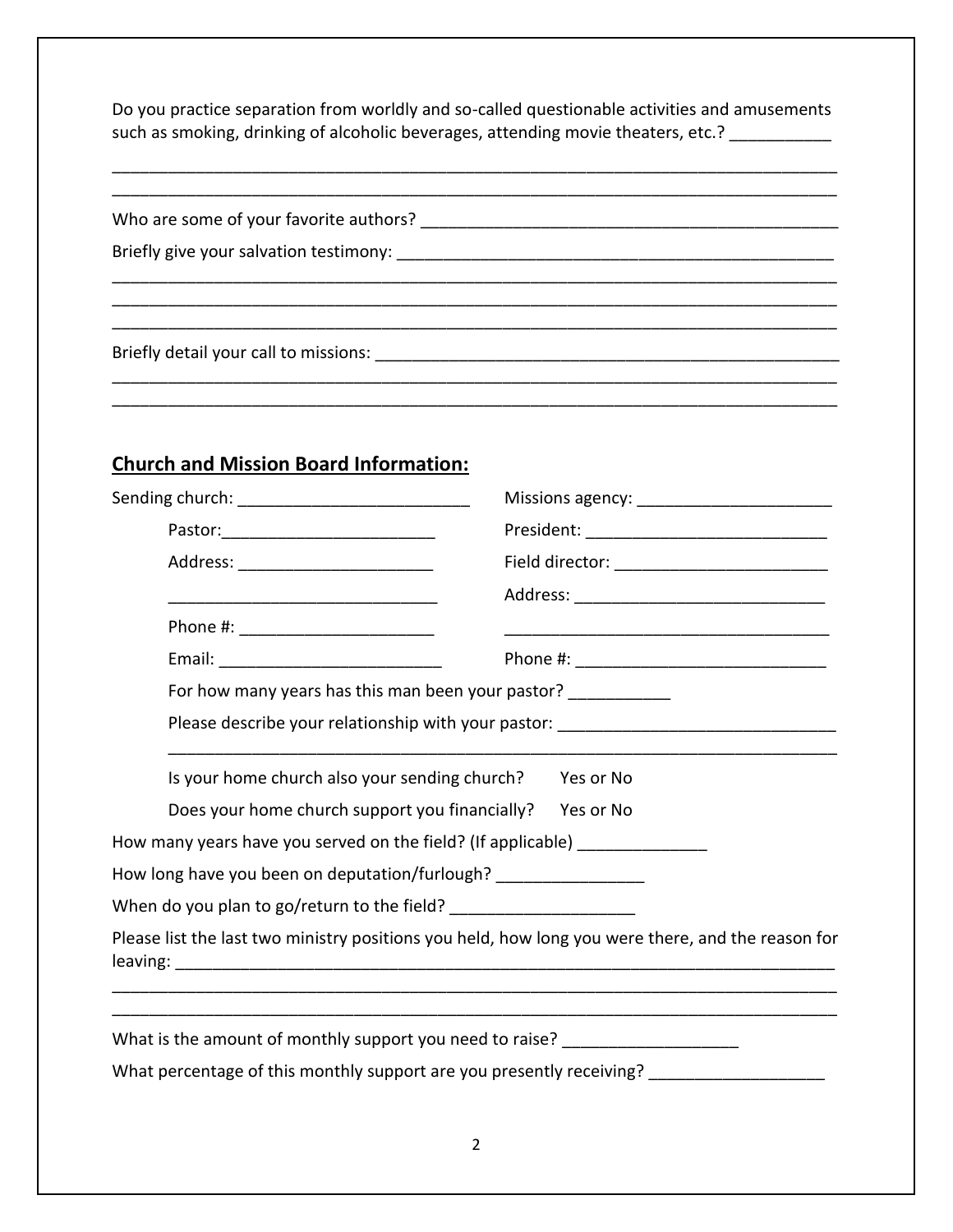| <b>Missions Training and Background:</b>                                                                                                                                       |                             |  |
|--------------------------------------------------------------------------------------------------------------------------------------------------------------------------------|-----------------------------|--|
|                                                                                                                                                                                |                             |  |
| Do you plan to start local Baptist churches on the field?                                                                                                                      | Yes or No                   |  |
| Will you be working as a part of a missionary team? Yes or No If so, please list the<br>names of the other missionaries with whom you will be working and their mission board: |                             |  |
| Do you plan to train nationals to take over and carry on the work? Yes or No                                                                                                   |                             |  |
|                                                                                                                                                                                |                             |  |
| Briefly describe your philosophy of ministry as a missionary/pastor/church planter:                                                                                            |                             |  |
|                                                                                                                                                                                |                             |  |
| Do you personally give to faith promise missions? Yes or No If not, please explain:                                                                                            |                             |  |
|                                                                                                                                                                                |                             |  |
| <b>Doctrinal Beliefs and Positions:</b>                                                                                                                                        |                             |  |
|                                                                                                                                                                                |                             |  |
| Do you follow a Bible reading schedule? Yes or No                                                                                                                              | If so, briefly describe it: |  |
| How much time do you try to spend in prayer daily? ______________________________                                                                                              |                             |  |
| Are you actively endeavoring to win the lost to Christ?                                                                                                                        |                             |  |
|                                                                                                                                                                                |                             |  |
| Do you believe in and teach from Scriptures the following doctrines?                                                                                                           |                             |  |
| -Plenary verbal inspiration of Scriptures?                                                                                                                                     | Yes or No                   |  |
| -Genesis account of creation?                                                                                                                                                  | Yes or No                   |  |
| -Jesus Christ was God manifest in flesh?                                                                                                                                       | Yes or No                   |  |
| -The virgin birth of Christ?                                                                                                                                                   | Yes or No                   |  |
| -The blood atonement for sin?                                                                                                                                                  | Yes or No                   |  |
| -Christ's bodily resurrection?                                                                                                                                                 | Yes or No                   |  |
| -A literal Heaven and a literal hell?                                                                                                                                          | Yes or No                   |  |